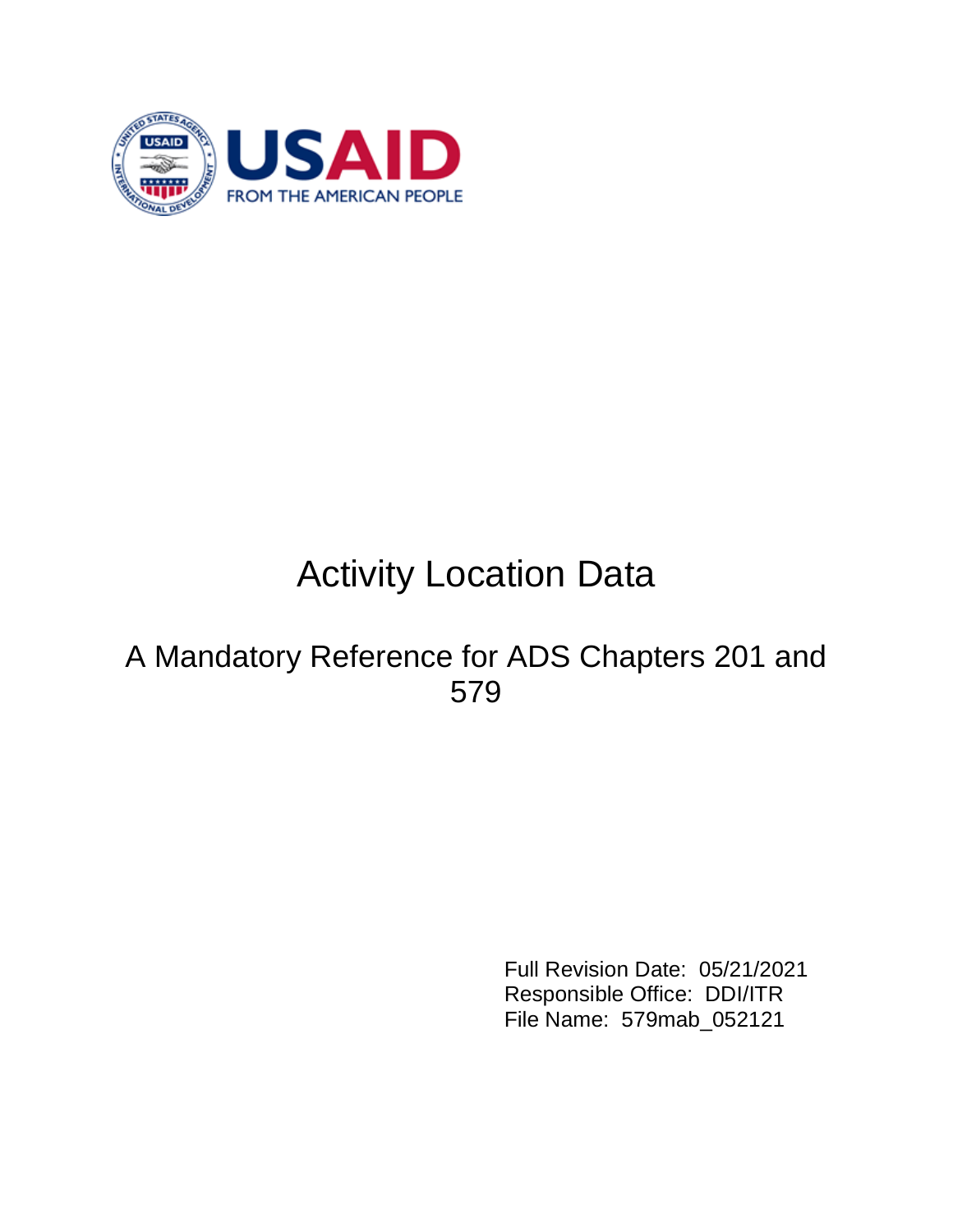ADS Point of Contact for this Mandatory Reference: Patrick Gault, pgault@usaid.gov

# **Table of Contents**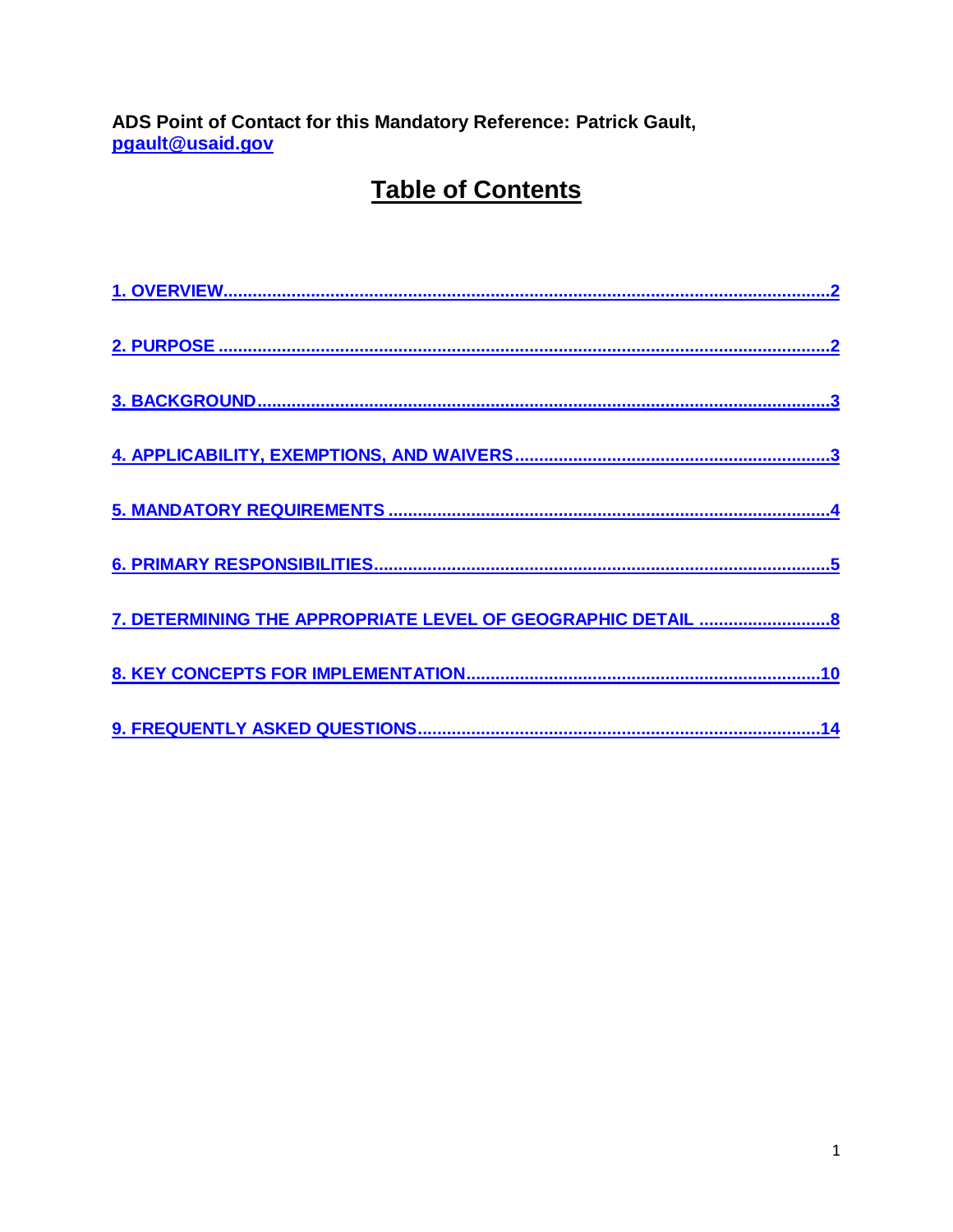# <span id="page-2-0"></span>**1. OVERVIEW**

This policy establishes the requirement that USAID Operating Units (OUs) must collect Activity Location Data. Collecting, analyzing, and sharing Activity Location Data strengthens the Agency's ability to accomplish two priority objectives:

# **a. Maximize Development Impact Effectively and Efficiently**

Routine data collection and analysis are essential to applying analytic rigor to support evidence-based decision-making and managing adaptively through continuous learning (**[ADS 201.3.1.2](https://www.usaid.gov/ads/policy/200/201)**). Integrating Activity Location Data collection and analysis into planning, delivering, assessing, and adapting USAID programming will help achieve greater development impact by increasing operational efficiency and improving decision-making based on rigorous data analysis and continuous learning.

### **b. Promote Transparency, Participation, Collaboration**

The value of USAID's development data is enhanced when the data is managed as an asset and made available throughout the Agency and to all other interested stakeholders in accordance with proper protection and redaction allowable by law. Collecting, managing, and sharing Activity Location Data supports existing USAID efforts to:

- Promote cooperation and collaboration with partner country/regional government(s), civil society, the private sector, the interagency, and other donors, implementing partners, and stakeholders;
- Further the U.S. Government's commitment under the **[International Aid](https://www.aidtransparency.net/)  [Transparency Initiative](https://www.aidtransparency.net/)** (IATI) to increase aid effectiveness and promote international accountability through enhanced aid transparency (see **[ADS](https://www.usaid.gov/ads/policy/500/579maa)  [579maa](https://www.usaid.gov/ads/policy/500/579maa)**[,](https://www.usaid.gov/ads/policy/500/579maa) **[Foreign Assistance Reporting and the Foreign Assistance](https://www.usaid.gov/ads/policy/500/579maa)  [Redaction System](https://www.usaid.gov/ads/policy/500/579maa)**); and
- Implement **ADS [579, USAID Development Data](https://www.usaid.gov/ads/policy/500/579)**.

As a result, this mandatory reference supports the requirements and procedures outlined in both **[ADS 201](https://www.usaid.gov/ads/policy/200/201)** and **[ADS 579](https://www.usaid.gov/ads/policy/500/579)**.

# <span id="page-2-1"></span>**2. PURPOSE**

The purpose of this mandatory reference is to:

**1.** Establish that USAID OUs must collect Activity Location Data for applicable activities and clarify the Level of Geographic Detail at which Activity Location Data must be collected.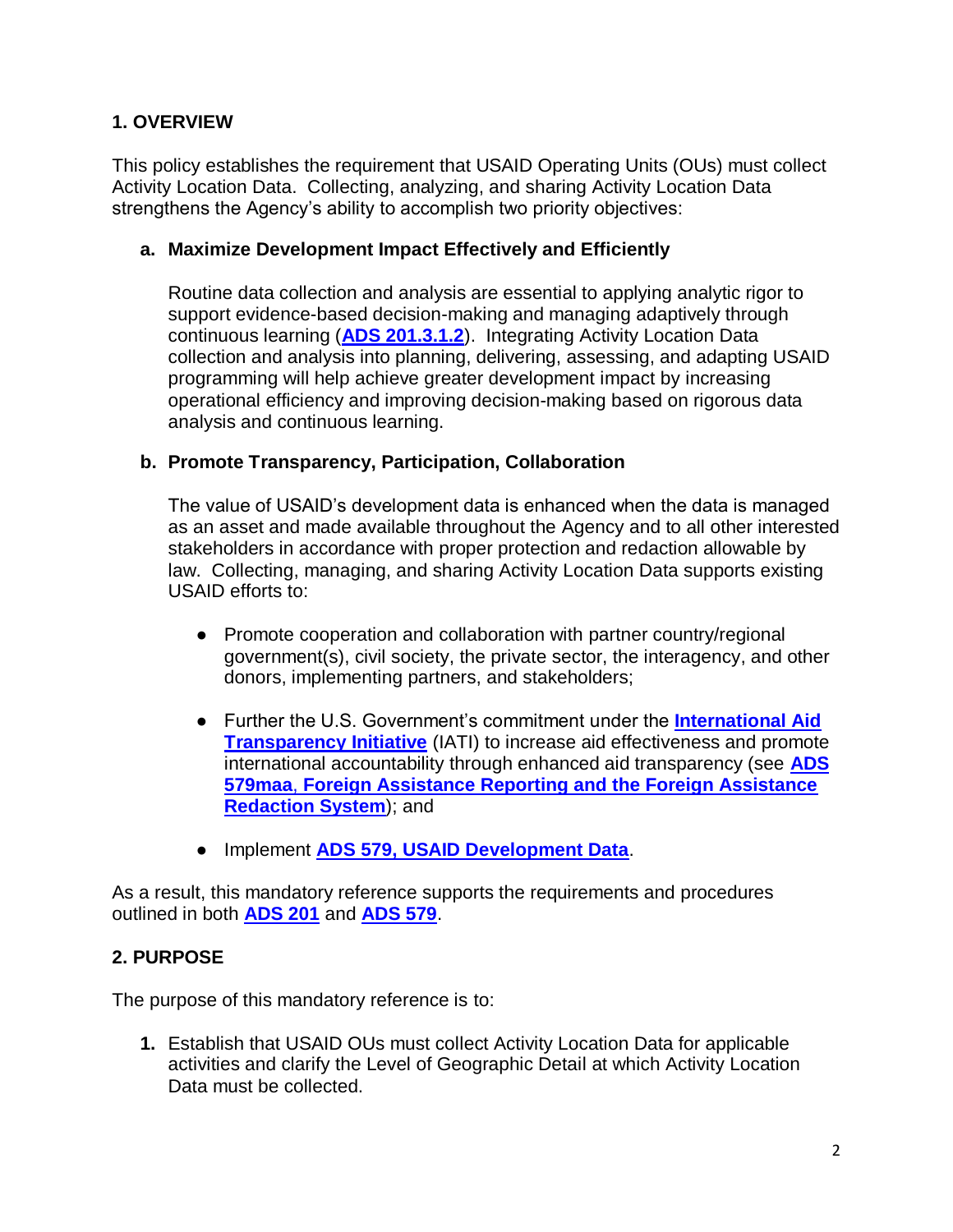- **2.** Establish primary responsibilities, procedures, and standards regarding Activity Location Data that are complemented by but not already covered in the responsibilities and procedures governing USAID's development data lifecycle established in **[ADS Chapter 579](https://www.usaid.gov/ads/policy/500/579)**.
- **3.** Institute procedures for collecting, managing, and reporting Activity Location Data to address the challenges that currently either limit Activity Location Data collection or result in low-quality data that does not adequately serve the Agency's needs.
- **4.** Strengthen the Agency's ability to fulfill the existing requirements established by the **[Geospatial Data Act of 2018](https://www.fgdc.gov/gda)**, the **[Open, Public, Electronic, and](https://www.congress.gov/bill/115th-congress/senate-bill/760)  [Necessary Government Data Act](https://www.congress.gov/bill/115th-congress/senate-bill/760)**, and the **[Foundations for Evidence-Based](https://www.congress.gov/bill/115th-congress/house-bill/4174)  [Policymaking Act of 2018](https://www.congress.gov/bill/115th-congress/house-bill/4174)**.

# <span id="page-3-0"></span>**3. BACKGROUND**

Activity Location Data depict an activity's location of implementation and intended beneficiaries to support operational awareness and programmatic decision making. Therefore, the requirement to collect Activity Location Data is inherently programmatic rather than administrative. Activity Location Data allows USAID to ask and answer questions, such as: "Where do we work and what do we do there?," "Where are the people and places that benefit from USAID programming?," "Where are opportunities to strategically coordinate USAID investments to maximize impact?"

Activity Location Data excludes other types of geographic data that may be collected during the implementation of an activity and used for other purposes. Examples include but are not limited to geographic microdata for scientific research, impact evaluations, population-based surveys, and geographically disaggregated performance or context indicators.

Once collected and submitted to USAID, Activity Location Data will be governed by the same privacy, security, and other considerations that apply to other types of USAID development data (see **[ADS 579.3.3.3](https://www.usaid.gov/ads/policy/500/579)**). Additional procedures and considerations specific to Activity Location Data are outlined in **Section 8. Key Concepts for Implementation, Managing Data**.

# <span id="page-3-1"></span>**4. APPLICABILITY, EXEMPTIONS, AND WAIVERS**

# **Applicability**

The requirements of this policy apply to field-based activities that directly generate development results.

# **Exemptions**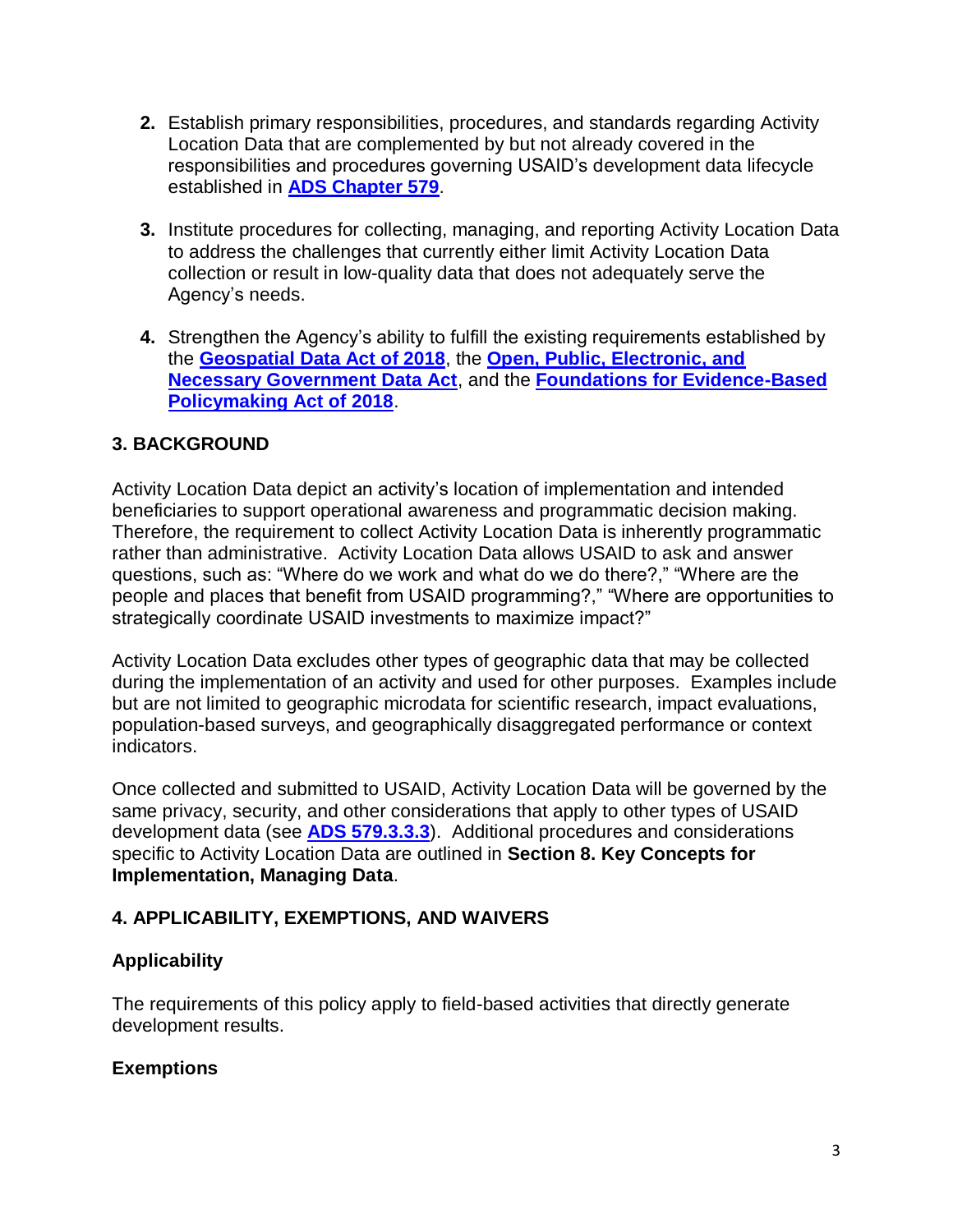There are several exemptions to the requirements of this policy, including:

- **1.** Activities in which implementation began prior to issuance of this policy.
- **2.** Worldwide or regional partnerships with Public International Organizations (PIOs) that qualify as Project Contributions or General Contributions pursuant to **[ADS](http://www.usaid.gov/ads/policy/300/308)  [308.3.9, Types of PIO Agreements](http://www.usaid.gov/ads/policy/300/308)**.
- **3.** Inter-Agency Agreements (IAAs) that support broad development objectives that are not tied to specific countries.
- **4.** Activities funded by multiple donors in which USAID does not have direct control over the countries of implementation.

### **Waivers**

Under extenuating circumstances that restrict the ability to collect Activity Location Data at the required level of geographic detail (see **Section 5. Mandatory Requirements**), Activity Planners or Design Teams may request a waiver from the requirements of this policy. The relevant head of the Mission, Bureau, or Independent Office (or their designee) must approve the [Action Memorandum](http://www.usaid.gov/ads/policy/500/579sac) that provides a justification for requesting the waiver and the duration of the waiver, not to exceed two years. The relevant head of the Mission, Bureau, or Independent Office (or their designee) may extend a waiver based on a review of a follow-on justification. Planners or Design Teams (or COR/AORs) must save all approved waivers in the Agency Secure Image and Storage Tracking System (ASIST).

# <span id="page-4-0"></span>**5. MANDATORY REQUIREMENTS**

USAID Operating Units (OUs) must collect Activity Location Data for each applicable activity they implement, including the 1) Location of Implementation; and 2) Location of Intended Beneficiaries (see **Section 8. Key Concepts for Implementation**), according to the following:

**1.** Location of Implementation

Collect the Location of Implementation at the Exact Site Location level (see **Section 7. Determining the Appropriate Level of Geographic Detail** for information on how "Exact Site Location" is defined for an activity).

**2.** Location of Intended Beneficiaries

At a minimum, collect the Location of Intended Beneficiaries at the Administrative Unit 1 Level, e.g., region, province, etc. (see Section 9. Frequently Asked Questions for the definition of "administrative unit").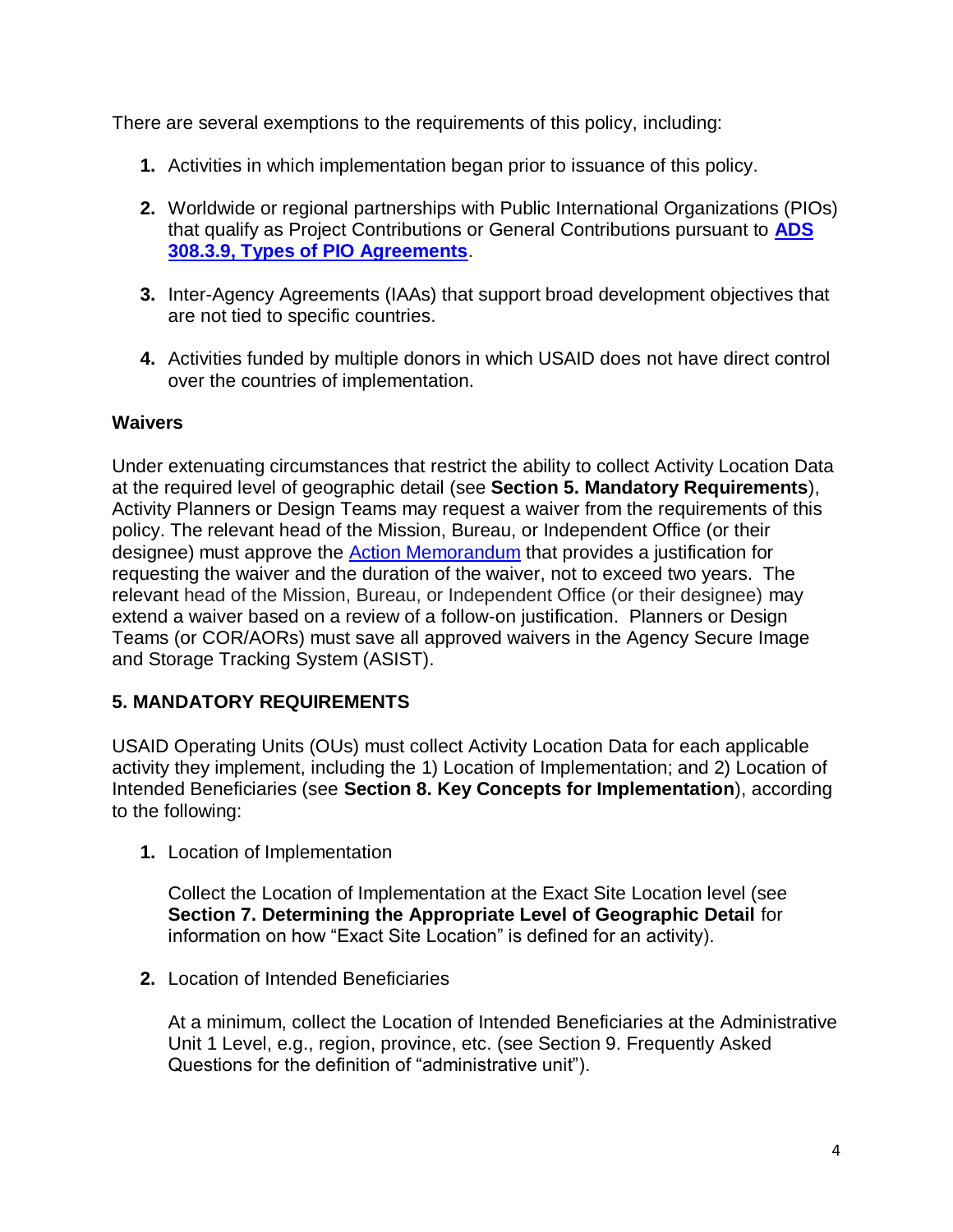Exception: When the Location of Intended Beneficiaries is considered nationwide, collect the Location of Intended Beneficiaries at the Administrative Unit 0 level (*i.e.,* country).

- **3.** Ensure that Activity Location Data is collected and submitted according to **[ADS](http://www.usaid.gov/ads/policy/500/579saa)  [579saa, Geographic Data Collection and Submission Standards](http://www.usaid.gov/ads/policy/500/579saa)**, in accordance with the roles, responsibilities, and required procedures defined in **[ADS 579](https://www.usaid.gov/ads/policy/500/579)** that govern the collection, management, and submission of all USAID development data. This must include verifying Activity Location Data quality (see **[ADS 578, Information Quality Guidelines](https://www.usaid.gov/ads/policy/500/578)**).
- **4.** Collect Activity Location Data that excludes location information that could directly identify individuals or households or other personally identifiable information (PII) (see **[ADS 508.3.1](https://www.usaid.gov/ads/policy/500/508)** for definition of PII). For example, data such as an individual's name and address that could be used to re-identify the individual.
- **5.** When applicable, collect Activity Location Data using existing Agency-approved data collection and management systems that fulfill the above requirements.

# <span id="page-5-0"></span>**6. PRIMARY RESPONSIBILITIES**

The responsibilities below apply to Activity Location Data and must be completed in accordance with the other primary responsibilities described in **[ADS 579](https://www.usaid.gov/ads/policy/500/579)** that govern the collection and management of all USAID development data assets. Internal Agency resources, such as the USAID GeoCenter, are available to provide guidance on completing these responsibilities.

# **a. Activity Planners or Design Teams**

During Activity Design (see **[ADS 201.3.4](https://www.usaid.gov/ads/policy/200/201)**), Activity Design Teams, in close coordination with USAID OU Geographic Information Systems (GIS) Specialists or other subject matter experts:

- **1.** Must determine the appropriate Level of Geographic Detail to collect the Location of Implementation and the Location of Intended Beneficiaries (see **Section 7. Determining the Appropriate Level of Geographic Detail**).
- **2.** Must assess data risk and identify whether methods to mitigate risk are required (see **Section 8.d [Managing Data Risk](#page-12-0)**).
- **3.** Must include the estimated cost of collecting Activity Location Data by contractors and recipients in the Activity's cost estimate. It is recommended that activity locations are derived from existing lists, such as a master health facility list, to increase efficiency and interoperability with existing datasets incountry. When it is necessary, Activity Location Data collection that involves manually creating activity locations with GPS-enabled devices rather than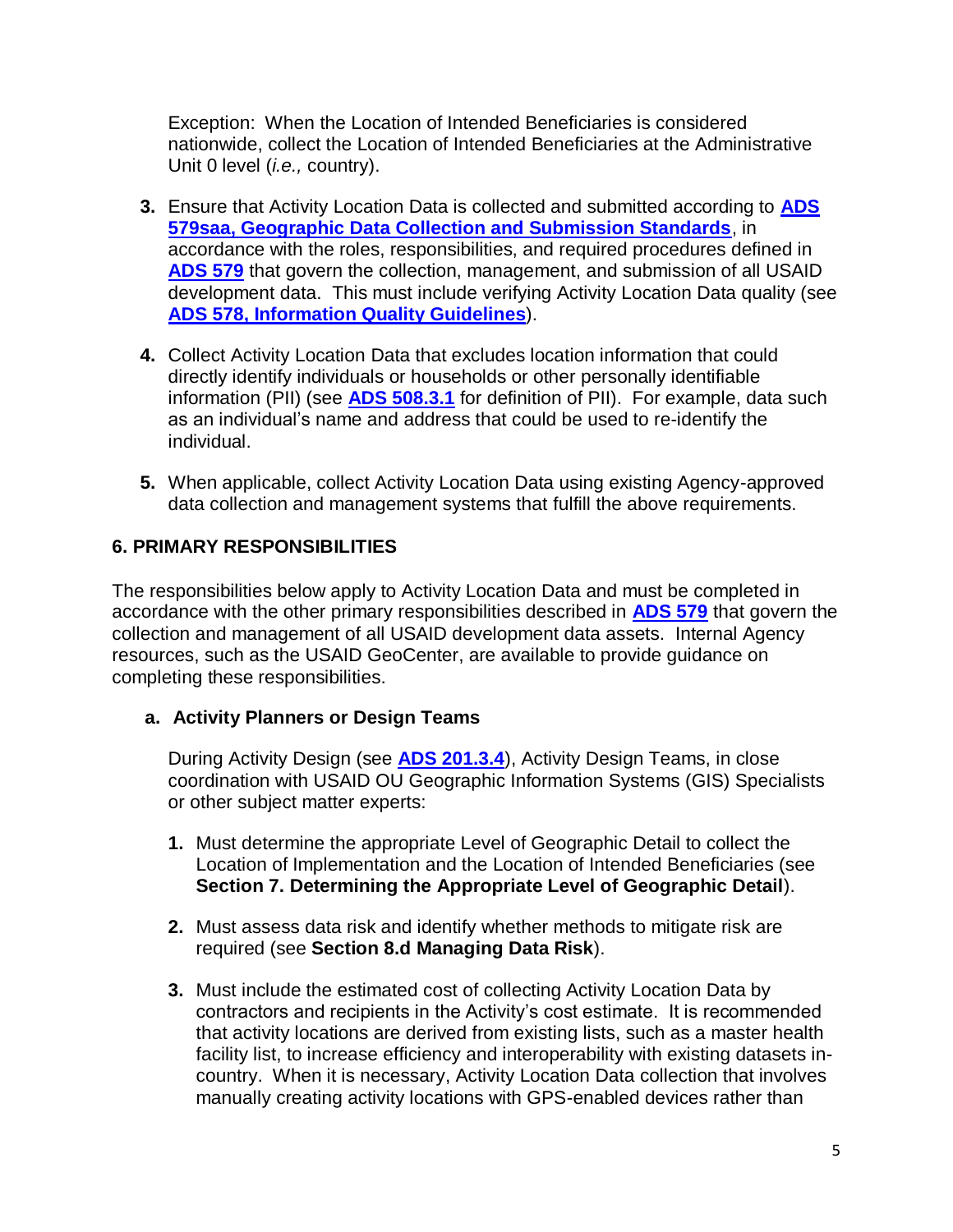selecting locations from an existing list will require greater technical capacity and technology from contractors and recipients and therefore increases the associated cost if these requirements are not already required to implement the activity.

- **4.** Must coordinate with the relevant Technical Office(s), Program Office, Contracting Officer (CO), Agreement Officer (AO), General Counsel (GC) or Resident Legal Officer (RLO), as appropriate based on the type of implementing mechanism, to ensure that the solicitation indicates:
	- **a.** Any Activity Location Data required under the award provides standards that comply with **[ADS 579saa, Geographic Data](http://www.usaid.gov/ads/policy/500/579saa)  [Collection and Submission Standards](http://www.usaid.gov/ads/policy/500/579saa)**;
	- **b.** Any Activity Location Data submitted to USAID is in a format that fulfills the **[ADS 579saa, Geographic Data Collection and](http://www.usaid.gov/ads/policy/500/579saa)  [Submission Standards](http://www.usaid.gov/ads/policy/500/579saa)**;
	- **c.** The Level of Geographic Detail at which the Location of Implementation and Location of Intended Beneficiaries will be collected (see **Section 7. Determining the Appropriate Level of Geographic Detail**);
	- **d.** The award number of the primary activity will be included in Activity Location Data; and
	- **e.** Any additional OU requirements to standardize Activity Location Data, such as the use of standard administrative unit or populated place names.
- **5.** Should plan to use Activity Location Data for improved activity monitoring, evaluation, and learning (see **[ADS 201.3.4.10](https://www.usaid.gov/ads/policy/200/201)**).

#### **b. Contract Officer's Representatives (CORs), Agreement Officer's Representatives (AORs), Government Agreement Technical Representatives (GATRs)**

In accordance with the responsibilities outlined in **[ADS 579.2.i](https://www.usaid.gov/ads/policy/500/579)** and in close coordination with Activity Managers, implementing partners, the USAID OU GIS Specialist, or other subject matter experts, the COR/AOR/GATR:

**1.** Must consult with the implementing partner to ensure that they understand the Activity Location Data collection and submission requirements included in the award.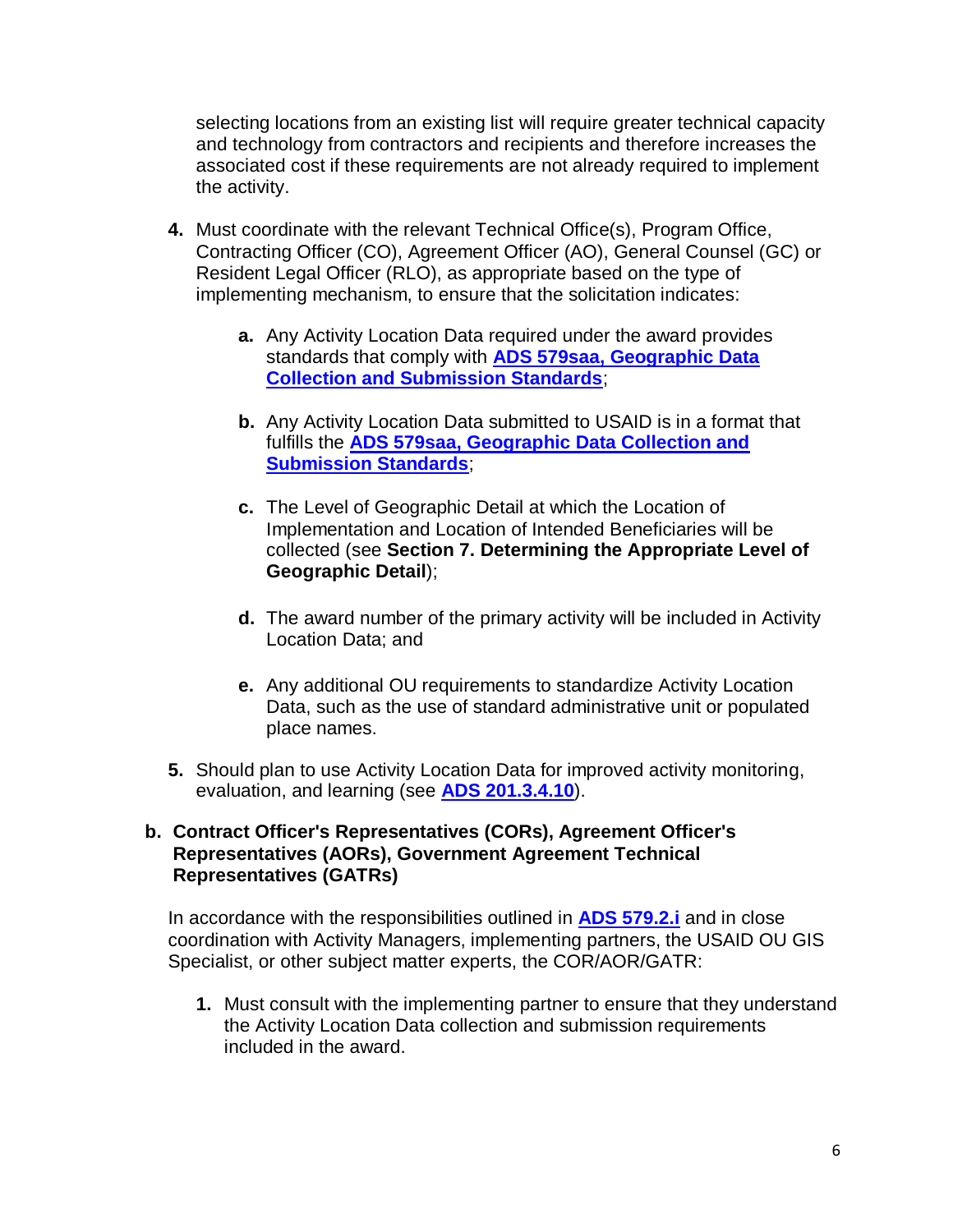- **2.** Must verify that the implementing partner collects and submits Activity Location Data in accordance with the terms of the award (see **[ADS](https://www.usaid.gov/ads/policy/500/579)  [579.2.i](https://www.usaid.gov/ads/policy/500/579)**).
- **3.** Must assess data risk and identify whether methods to mitigate risk are required (see **Section 8.d Managing Data Risk**), in accordance with the other responsibilities outlined in **[ADS 579.2.i](https://www.usaid.gov/ads/policy/500/579)**.
- **4.** Should analyze Activity Location Data with other monitoring data to inform efforts to manage adaptively and promote accountability (see **[ADS](https://www.usaid.gov/ads/policy/200/201)  [201.3.5.2](https://www.usaid.gov/ads/policy/200/201)**).

# **c. USAID OU GIS Specialist or Other Subject Matter Expert**

To facilitate Activity Location Data collection, management, and analysis, the OU GIS Specialist or other subject matter expert:

- **1.** Must provide support to Activity Planners or Design Teams, AORs/CORs/GATRs, and their OU as they conduct their primary responsibilities regarding Activity Location Data.
- **2.** Must work with their OU to establish methods to standardize Activity Location Data collection across activities, such as defining standard names and locations for administrative units, populated places, facility locations, and other geographic units that will be used to collect Activity Location Data.

If a USAID OU does not have a GIS specialist or other subject matter expert, technical assistance is available upon request from Agency resources, such as the USAID GeoCenter (email **GeoCenter@usaid.gov**) or teams within the OU's bureau that include data analysis and visualization capacity.

# **d. USAID Operating Units**

To facilitate Activity Location Data collection and analysis for improved development programming, the USAID OU:

- **1.** Must verify that the "Mandatory Requirements" (see **Section 5. Mandatory Requirements**) are fulfilled.
- **2.** Must plan for Activity Location Data collection and analysis during strategic planning and project design. This will help to ensure that Activity Location Data can be used to support decisions across the results framework hierarchy.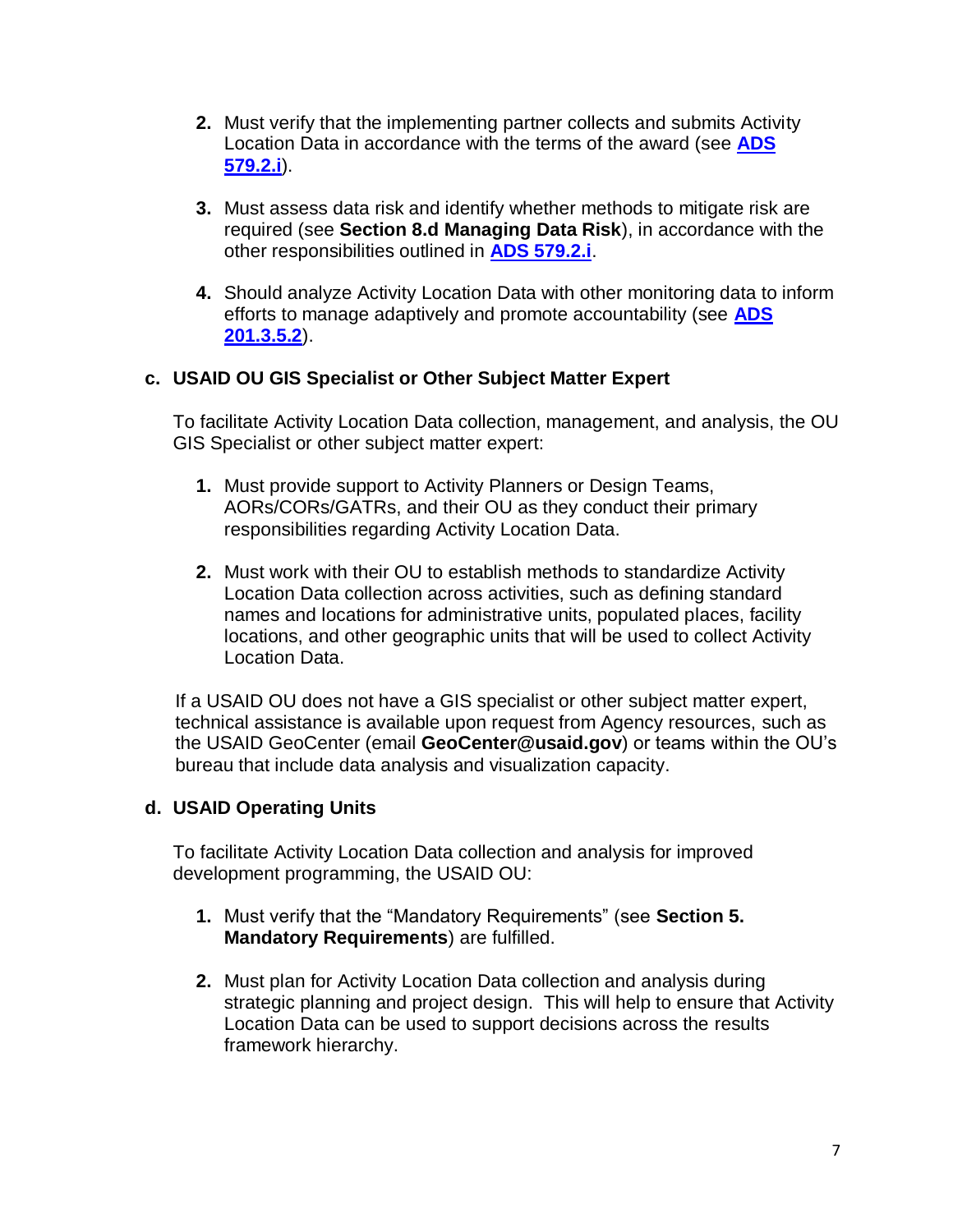- **3.** Should ensure that Activity Planners or Design Teams, CORs/AORs/GATRs, and/or subject matter experts receive training on geographic data collection and analysis practices.
- **4.** Should analyze Activity Location Data with other performance and context monitoring information to inform management and adapt interventions, when appropriate (see **[ADS 201.3.4.10 B](https://www.usaid.gov/ads/policy/200/201)**).
- **5.** Should use Activity Location Data as part of their Collaborating, Learning, and Adapting approach to engage and coordinate with the OU and USAID, with implementing partners, and among key stakeholders to increase synergies and information sharing (see **[ADS 201.3.7](https://www.usaid.gov/ads/policy/200/201)**).

# <span id="page-8-0"></span>**7. DETERMINING THE APPROPRIATE LEVEL OF GEOGRAPHIC DETAIL**

The purpose of collecting Activity Location Data is to support operational awareness and programmatic decision making (see **Section 3. Background**). Therefore, determining the Level of Geographic Detail at which Activity Location Data is collected must be based on programmatic rather than administrative reporting requirements and reflective of a robust activity-design process. This process will inform the statement of work or program description and associated performance reporting requirements.

There are four Levels of Geographic Detail outlined in Section 8.c Level of Geographic Detail that a USAID OU will refer to while determining which level is appropriate for an activity:

- Administrative Unit Area <br>○ Exact Line or Area Feature
- Populated Place Location <br>○ Exact Site Location

\*Note: As indicated in **Section 5. Mandatory Requirements**, Activity Location Data must exclude personally identifiable information (PII) (see **[ADS 508.3.1](https://www.usaid.gov/ads/policy/500/508)** for definition of PII).

#### **a. Location of Implementation**

The Mandatory Requirements establish that the Location of Implementation must be collected at the "Exact Site Location" level. The Level of Geographic Detail used to represent the Exact Site Location will be based on the type of activity:

**1.** *If* the activity is implemented in Exact Site Locations that are directly related to the development results generated by the activity, *then* collect the Location of Implementation at the Exact Site Location or Exact Area or Line Feature Level of Geographic Detail.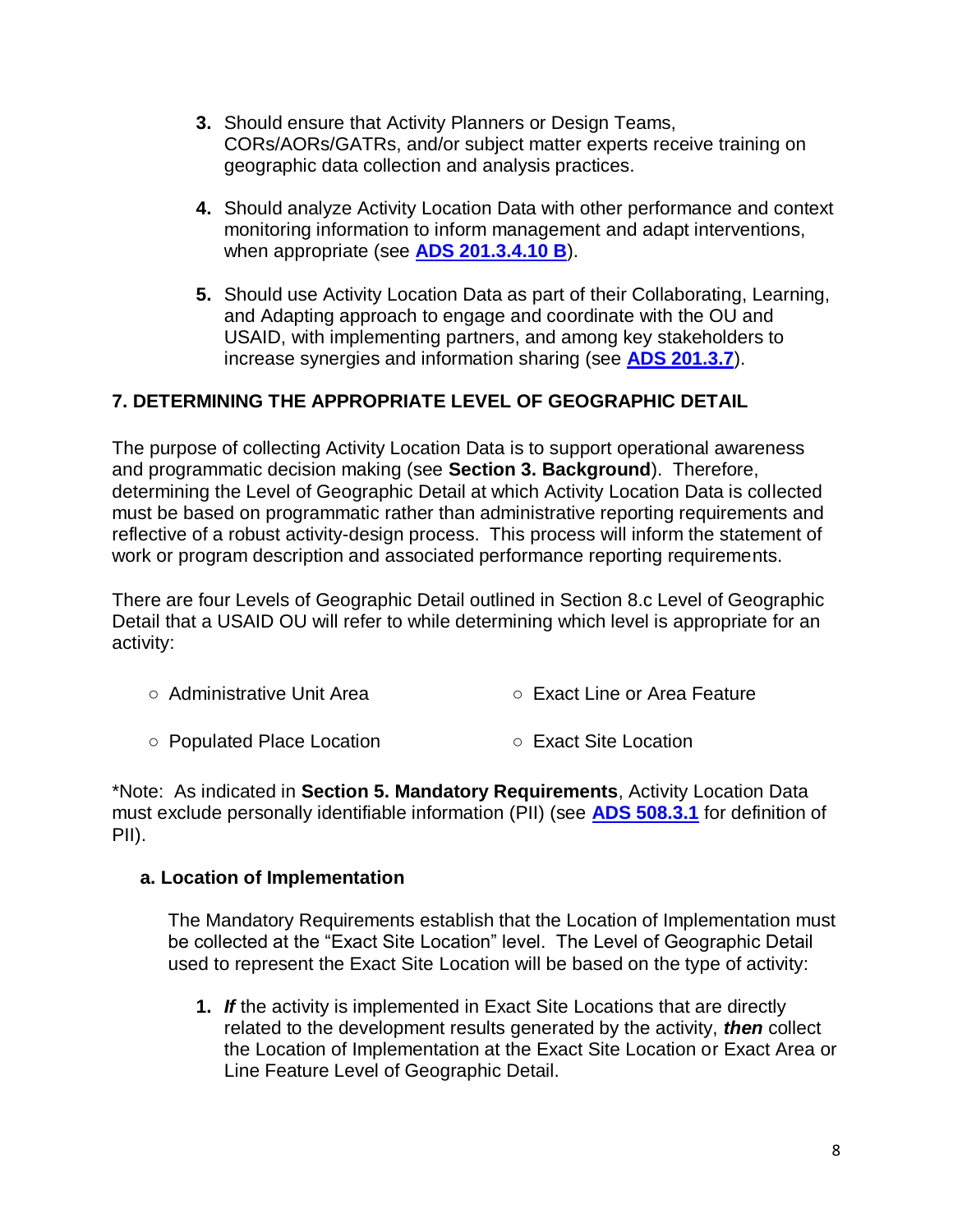**2.** *If* the activity is implemented in Exact Site Locations that are not directly related to the development results generated by the activity, *then* collect the Location of Implementation at the Populated Place Level of Geographic Detail.

**For Example:** Consider an activity that is implemented in health facilities to improve the quality of health services delivered in those health facilities. In this case, the site locations where the activity is implemented are directly related to the development results generated by the activity and therefore the facility location (Exact Site Location) is collected to represent the Location of Implementation.

Alternatively, consider an activity that is implemented in a country's capital city and focused on policy reform to achieve inclusive economic growth in the agriculture sector. The activity is not implemented in site locations directly related to the development results generated by the activity and therefore the capital city (Populated Place) is collected to represent the Location of Implementation.

Finally, consider an activity that is implemented in a set of streams and forested areas within one part of a large protected area, such as the Amazon. The entire protected area would be too broad to accurately represent the activity's location so the streams (Exact Line Feature) and the forested area boundaries (Exact Area Feature) are collected to represent the Location of Implementation.

# **b. Location of Intended Beneficiaries**

The Mandatory Requirements establish that:

- **1.** If the activity's impact is considered nationwide, then the Location of Intended Beneficiaries must be collected at the Administrative Unit 0 Level (*i.e.,* country).
- **2.** If the activity's impact is not nationwide, then the Location of Intended Beneficiaries must be collected, at a minimum, at the Administrative Unit 1 Level (*i.e.,* region, province, etc.).

For these activities, USAID OUs should consider collecting more granular geographic location information about the activity's Location of Intended Beneficiaries when it is necessary to support operational awareness and programmatic decision-making. A key question to consider while determining the appropriate Level of Geographic Detail is "where is the development impact generated by this activity located and which geographic units best represent these locations?"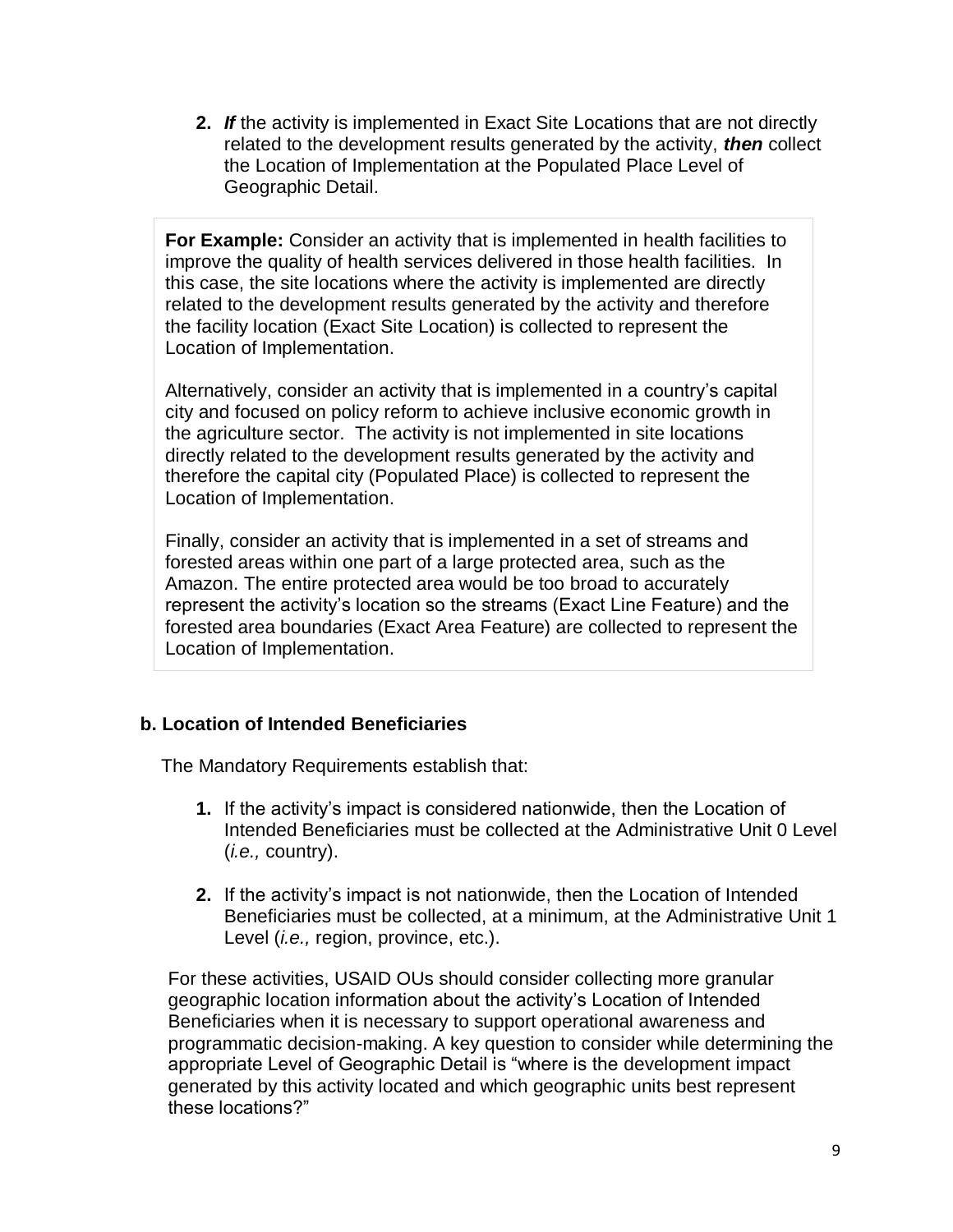**For example:** Consider an activity that will conduct capacity building with a province-level Ministry of Health to strengthen the health system across the entire province. The activity is implemented in the province's capital city but the activity will benefit the entire province through a strengthened health system. In this case, the province (Administrative Unit 1 Level of Geographic Detail) will best represent the activity's Location of Intended Beneficiaries.

Alternatively, consider an activity that seeks to increase regional health integration in West Africa by supporting a West African regional health organization. The activity is implemented in Bobo-Dioulasso but it will benefit all 15 member states of the health organization. In this case, the impact of the activity is considered nationwide and the Location of Intended Beneficiaries will be collected at the Administrative Unit 0 Level (i.e., country).

# c. **Other Key Considerations**

While determining the appropriate Level of Geographic Detail for the Location of Intended Beneficiaries, USAID OUs should also consider the following:

- The Level of Geographic Detail that is necessary to provide a meaningful unit of analysis for routine activity management tasks, such as establishing basic operational awareness, facilitating collaboration, learning, and adapting, and communicating with external stakeholders;
- The type of programming and the cost and capacity requirements for implementing partners to collect data at a certain Level of Geographic Detail;
- Whether collecting data at a certain Level of Geographic Detail will present data risk that exceeds its benefit (see **Section 8.d Managing Data Risk**); and
- Whether collecting data at a certain Level of Geographic Detail will not be permissible due to insecure environments.

# <span id="page-10-0"></span>**8. KEY CONCEPTS FOR IMPLEMENTATION**

Understanding the Activity Location Data collection and management process and several key concepts is necessary.

#### **a. Activity Location Data Collection and Management Process**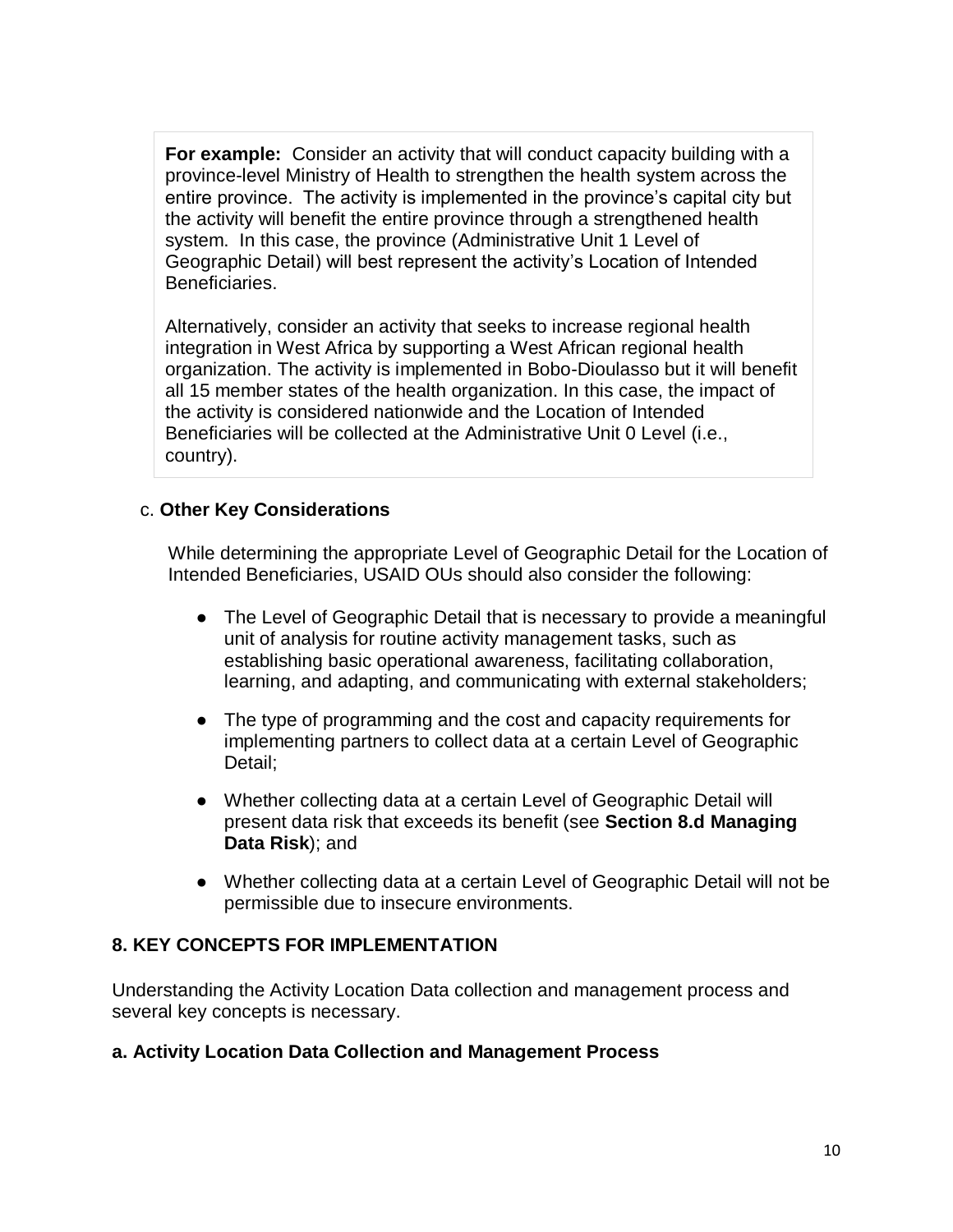Collecting, managing, and using Activity Location Data occurs throughout all phases of an activity. Table 1 provides an overview of the considerations for each phase. The specific roles and responsibilities within a USAID OU are outlined in **Section 6. Primary Responsibilities**.

| <b>Activity Phase</b>                    | <b>Activity Location Data Considerations</b>                                                                                                       |  |  |
|------------------------------------------|----------------------------------------------------------------------------------------------------------------------------------------------------|--|--|
| <b>Design and Procurement</b>            | Determine the Activity Location Data collection<br>$\circ$<br>requirements.                                                                        |  |  |
|                                          | $\circ$ Include Activity Location Data collection and<br>submission requirements in solicitation and award<br>language.                            |  |  |
|                                          | ○ Review offeror/applicant's proposed methodology<br>for collecting Activity Location Data.                                                        |  |  |
| <b>Implementation and Post-</b><br>Award | $\circ$ Verify that the Activity Location Data collection and<br>submission requirements in the award are fulfilled.                               |  |  |
|                                          | ○ Use Activity Location Data for improved<br>programming, coordination, and communication.                                                         |  |  |
|                                          | $\circ$ Engage in periodic data review and publishing<br>processes to ensure Activity Location Data are<br>shared at the appropriate access level. |  |  |

|  | Table 1 - Activity Location Data Collection and Management Process Overview |  |
|--|-----------------------------------------------------------------------------|--|

#### **b. Types of Activity Location Data: Location of Implementation and Location of Intended Beneficiaries**

Activity Location Data help answer two important questions: 1) where is our programming implemented? and 2) where are the people and places benefitting from our development programming? Frequently, the location where an activity is implemented is different from the location of the intended beneficiaries. Therefore, it is important to collect data that will represent both the Location of Implementation and the Location of Intended Beneficiaries to fully understand an activity's geographic presence.

For example, consider an activity that conducts training events in a country's capital city. Training participants travel from various parts of the country and then travel home to apply what they have learned in their own communities. In this scenario, collecting both the location of the capital city (Location of Implementation) and the location of the communities that the participants came from (Location of Intended Beneficiaries) will best represent the activity's geographic location and better support programmatic decision-making and transparency and accountability.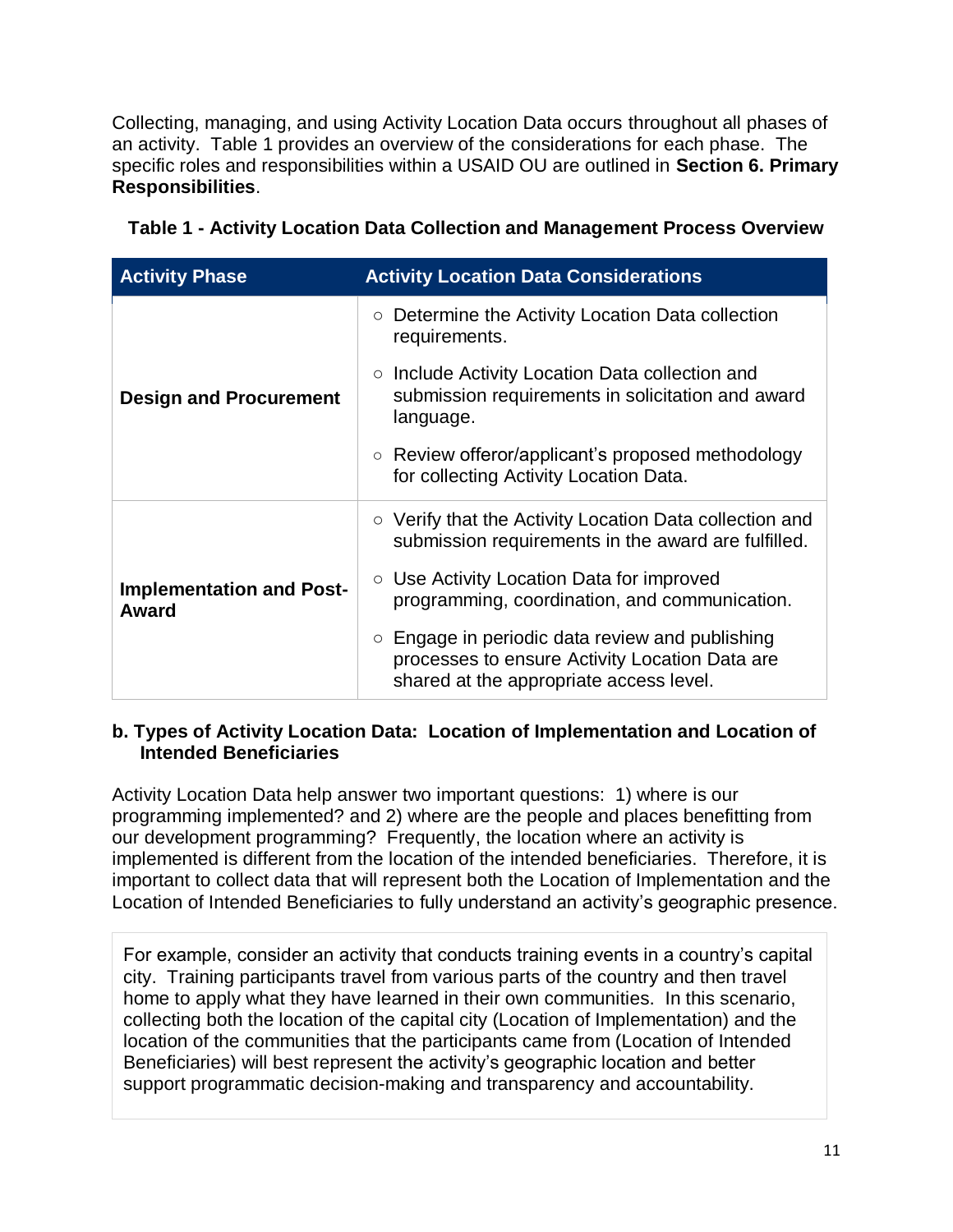# **c. Level of Geographic Detail**

The levels of geographic detail outlined in Table 2 are defined in **[ADS 579saa,](http://www.usaid.gov/ads/policy/500/579saa)  [Geographic Data Collection and Submission Standards](http://www.usaid.gov/ads/policy/500/579saa)**.

| <b>Level of Geographic Detail</b>                                                                                                     | <b>Description</b>                                                                                                                                                                            | <b>Example</b>                                                                                                                                                                                                                                      |
|---------------------------------------------------------------------------------------------------------------------------------------|-----------------------------------------------------------------------------------------------------------------------------------------------------------------------------------------------|-----------------------------------------------------------------------------------------------------------------------------------------------------------------------------------------------------------------------------------------------------|
| <b>Administrative Unit Area</b><br>*Only valid for Location of<br><b>Beneficiaries (see Section</b><br>5. Mandatory<br>Requirements). | The activity's location is<br>collected by<br>administrative unit areas,<br>such as districts.                                                                                                | A health activity builds the<br>capacity of a district-level<br>ministry of health and will<br>impact the health system of<br>the entire district. The<br>location of the district is<br>selected as the appropriate<br>Level of Geographic Detail. |
| <b>Populated Place Location</b>                                                                                                       | The activity's location is<br>collected by populated<br>place, such as a city,<br>town, or settlement, and<br>represented by<br>latitude/longitude<br>coordinates of the<br>populated places. | A governance activity<br>promotes government<br>accountability in 15 cities.<br>The location of each city is<br>selected as the appropriate<br>Level of Geographic Detail.                                                                          |
| <b>Exact Line or Area Feature</b>                                                                                                     | The activity's location is<br>collected by an area or<br>linear feature and<br>represented by the area<br>or line.                                                                            | An economic growth activity<br>increases agriculture yield in<br>areas within 10 districts. The<br>exact agriculture areas<br>boundaries are selected as<br>the appropriate Level of<br>Geographic Detail.                                          |
| <b>Exact Site Location</b>                                                                                                            | The activity's location is<br>collected by the exact site<br>location and represented<br>by latitude/longitude<br>coordinates of the site<br>locations.                                       | A health activity expands the<br>services available at 30<br>health facilities in 4 districts.<br>The exact location of each<br>health facility building is<br>selected as the appropriate<br>Level of Geographic Detail.                           |

# **Table 2 - The Four Levels of Geographic Detail**

# <span id="page-12-0"></span>**d. Managing Data Risk**

Activity Location Data are collected, managed, and shared for an intended benefit: to improve operational awareness and development decision-making while remaining accountable and transparent. However, in certain scenarios, Activity Location Data may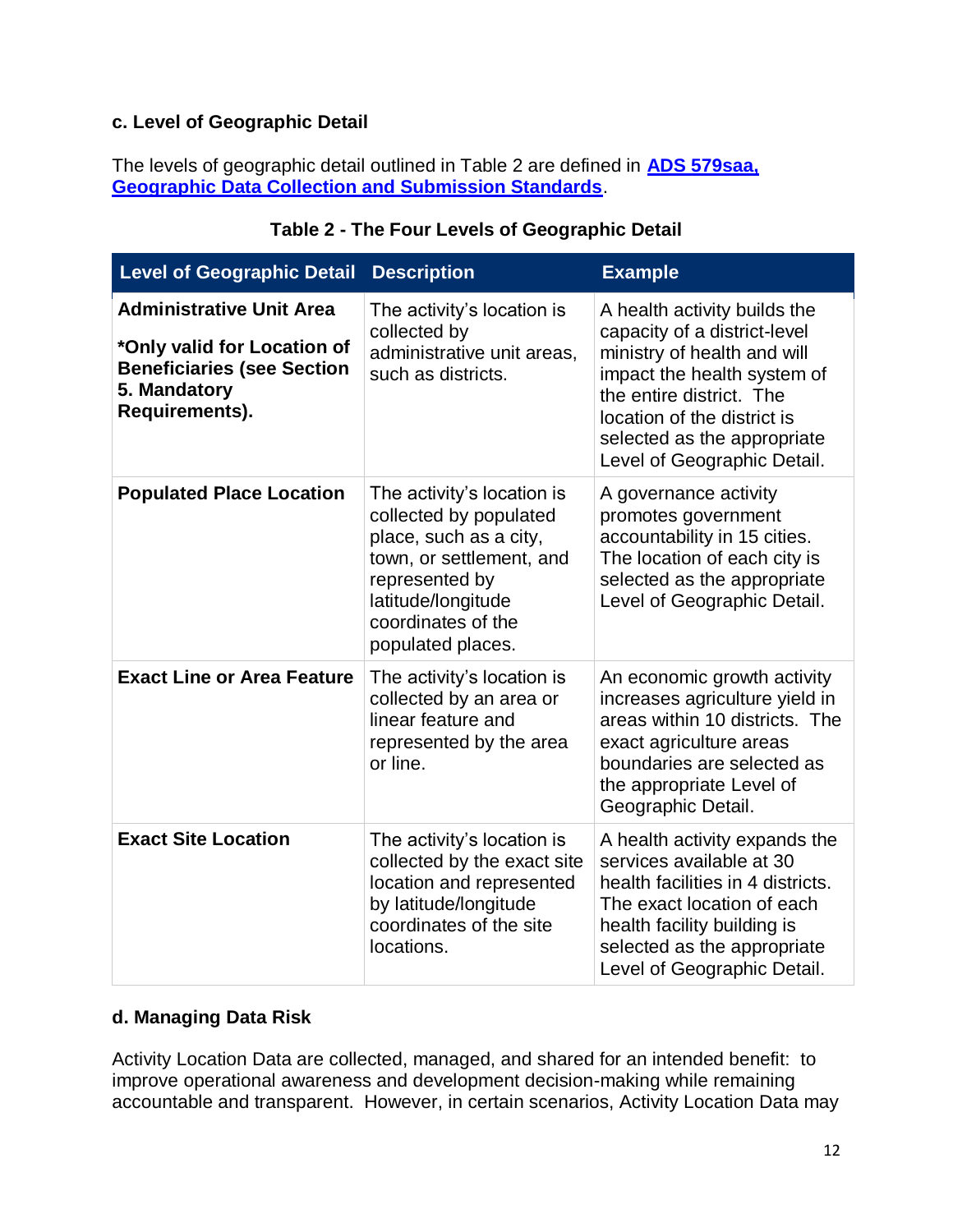present some level of data risk in addition to benefit*.* Data risk is the potential harm caused by the inability to adequately acquire, store, transform, transport, and use data assets. Therefore, balancing benefit and risk is a key component of responsible Activity Location Data collection and management.

There is a common misconception that Activity Location Data will be publicly released once it is submitted to USAID. This misconception may lead to limiting data collection due to the potential data risk rather than its benefit or result in overly redacting or aggregating data before it is submitted to USAID thereby reducing its benefit. In response, it is important to clarify the following:

- **1.** When Activity Location Data that present risk is submitted to USAID data repositories, USAID can limit data access to: Public, Restricted Public, Non-Public, as defined in **[ADS 579.3.3.4](https://www.usaid.gov/ads/policy/500/579)**.
- **2.** To maintain the spirit of openness and transparency while also mitigating data risk, Activity Location Data that present risk can be, redacted or aggregated before it is shared.

For example, if releasing Activity Location Data publicly poses substantial risk of identifying individuals and that risk falls within one of the Principled Exceptions to public release, the original Activity Location Data can be partially or fully redacted, or it can be aggregated to a level that anonymizes the sensitive information before it is shared more widely (see **[ADS 579.3.3.3](https://www.usaid.gov/ads/policy/500/579)**).

The steps a USAID OU should take to assess and mitigate data risk are outlined in **[ADS](http://www.usaid.gov/ads/policy/500/579saa)  [579saa, Geographic Data Collection and Submission Standards](http://www.usaid.gov/ads/policy/500/579saa)**. The Activity Location Data requirements exclude the collection of PII and therefore privacy will not generally be a factor in Activity Location Data risk management (see **Section 5. Mandatory Requirements**).

# Data Risk

Three interrelated parts define data risk:

- **1.** A negative outcome that could result from unauthorized access to the data,
- **2.** The likelihood that the negative outcome will actually occur, and
- **3.** The level of impact that would result from the negative outcome.

Types of negative outcomes include the Principled Exceptions outlined in **[ADS](http://www.usaid.gov/ads/policy/500/579)  [579.3.3.3](http://www.usaid.gov/ads/policy/500/579)**. In addition, certain country contexts may present insecure environments that result in concerns regarding the safety of individuals while collecting geographic data. When applicable, these data collection constraints should also be considered when planning for data collection.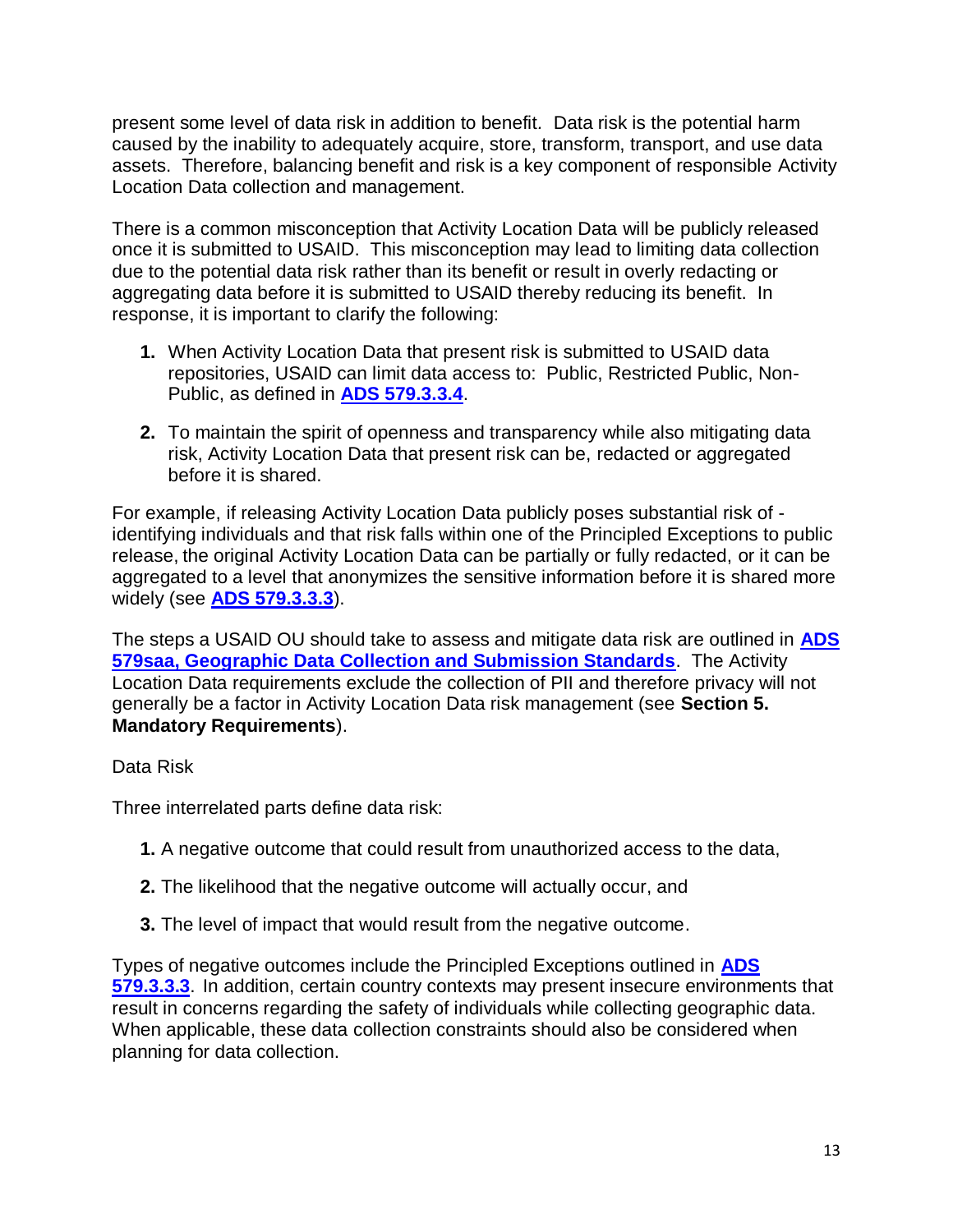# **e. ADS 579 Geographic Data Collection and Submission Standards**

**[ADS 579saa, Geographic Data Collection and Submission Standards](http://www.usaid.gov/ads/policy/500/579saa)** provides the guidance for a USAID OU to manage data risk and define and communicate Activity Location Data collection and submission requirements in solicitation and post-award guidance documents, in accordance with the other responsibilities and procedures established by **[ADS 579](https://www.usaid.gov/ads/policy/500/579)**.

# <span id="page-14-0"></span>**9. FREQUENTLY ASKED QUESTIONS**

#### **a. Managing Implementation**

#### **1. When will USAID OUs be required to fulfill the requirements of this mandatory reference?**

USAID OUs are responsible for fulfilling the requirements in new awards starting on the date this mandatory reference is effective.

#### **2. How should this requirement be implemented in awards that include field support?**

In the case of awards that include field support, an Activity Manager may assist the COR/AOR in performing certain technical oversight duties, but the Activity Manager is not authorized to provide technical direction to contractors or recipients or any other action that binds the government based on the COR/AOR designation letter. In these cases, the Activity Manager is often located in the Mission, while the COR/AOR is located in USAID/Washington. As a best practice, Missions should identify Activity Managers for field support activities implemented in their respective country of responsibility (for more information see **[ADS 201.3.4.9](https://www.usaid.gov/ads/policy/200/201)**).

#### **3. USAID's management oversight is limited for certain types of awards. In these cases, how will a USAID OU fulfill this requirement?**

For awards in which a USAID OU's management oversight is limited, the USAID OU may generate Activity Location Data internally. The Level of Geographic Detail at which Activity Location Data is collected will be determined by the information available to the USAID OU. For example, if a USAID OU transfers funds to a Public International Organization that ultimately supports a hostcountry government ministry, the activity's Location of Implementation and Location of Intended Beneficiaries could be represented by the latitude/longitude coordinate location of the capital city.

#### **b. Capacity Requirements**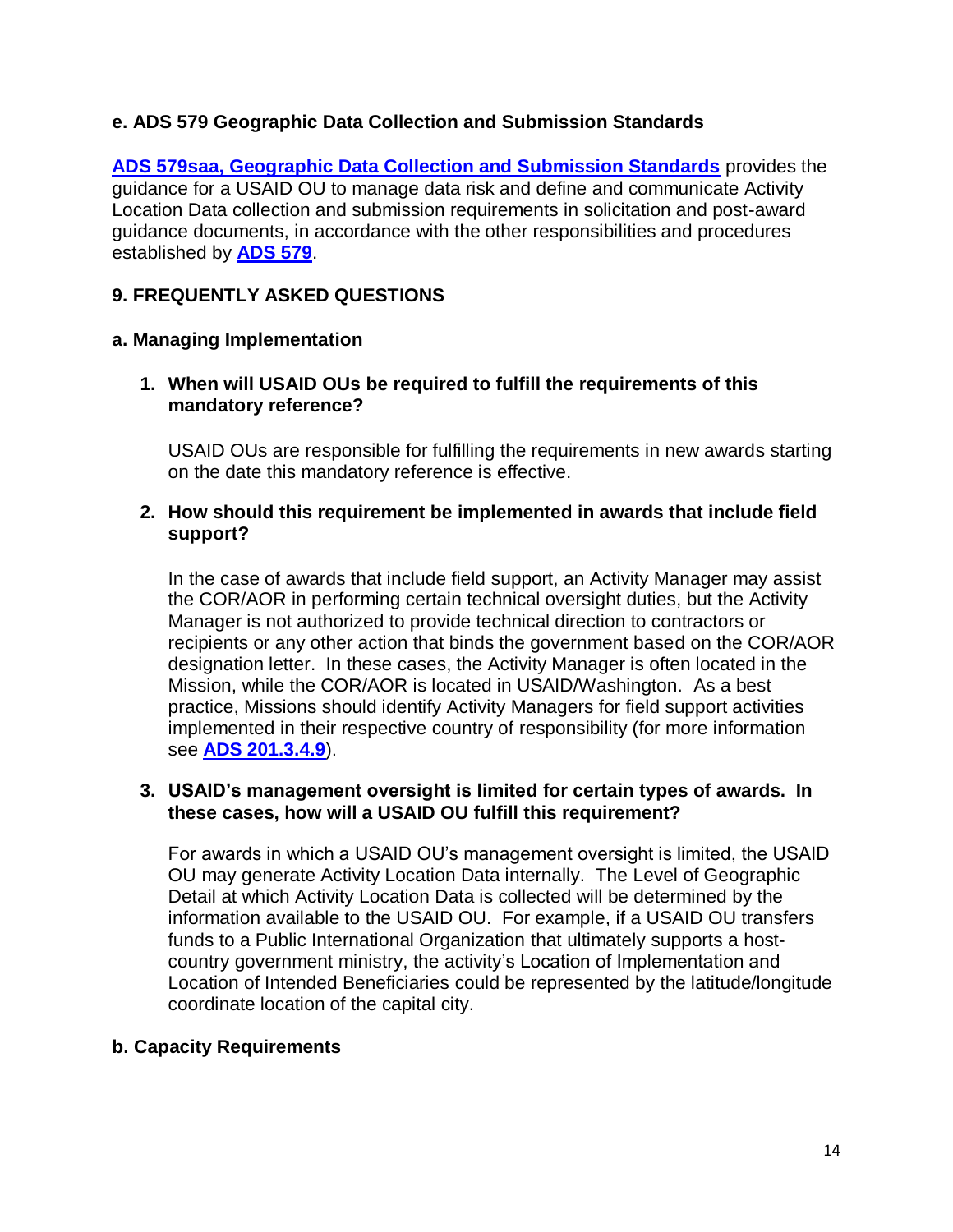### **1. What if a USAID OU does not have access to a GIS specialist or GIS tools?**

Defining and communicating Activity Location Data collection and submission requirements does not require GIS expertise. Once the data has been collected, the OU should not require additional expertise or access to special tools to verify that the data collection and submission requirements have been met and to conduct basic analysis of the data. However, the efficiency and effectiveness of collecting, managing, and analyzing Activity Location Data will be improved if USAID OUs ensure that Activity Planners or Design Teams, CORs/AORs/GATRs, and/or other subject matter experts receive appropriate training on basic geographic data collection and analysis practices.

#### **2. What level of technical support is available to OUs that need assistance fulfilling these responsibilities?**

Further technical assistance is available upon request from Agency resources, such as the USAID GeoCenter (email **GeoCenter@usaid.gov**).

#### **c. Data Collection and Management**

#### **1. What is the appropriate level of geographic detail for national-level activities?**

At a minimum, national level activities will be represented at the Administrative Unit 0 level (*i.e.,* country) (see **Section 5. Mandatory Requirements**).

#### **2. What are administrative units?**

Administrative Units define the hierarchy of administrative divisions within a country. The units are delineated by geographic boundaries, starting with the country boundary that is referred to as Administrative Unit 0. The first level of subdivision within a country is referred to as the Administrative Unit 1. Administrative 1 units are subdivided into administrative 2 units and this logic continues until the lowest level of subdivision is reached. Terms such as "Admin 1" or "Adm1" are commonly used to refer to administrative units and frequently appear in column headings or filenames for datasets. Each country will refer to the administrative units with different terms for each level, such as region, province, and district.

As an illustrative example, Table 3 displays the names and number of units for each administrative level in Peru in 2018.

# **Table 3 – Administrative Unit Hierarchy Example**